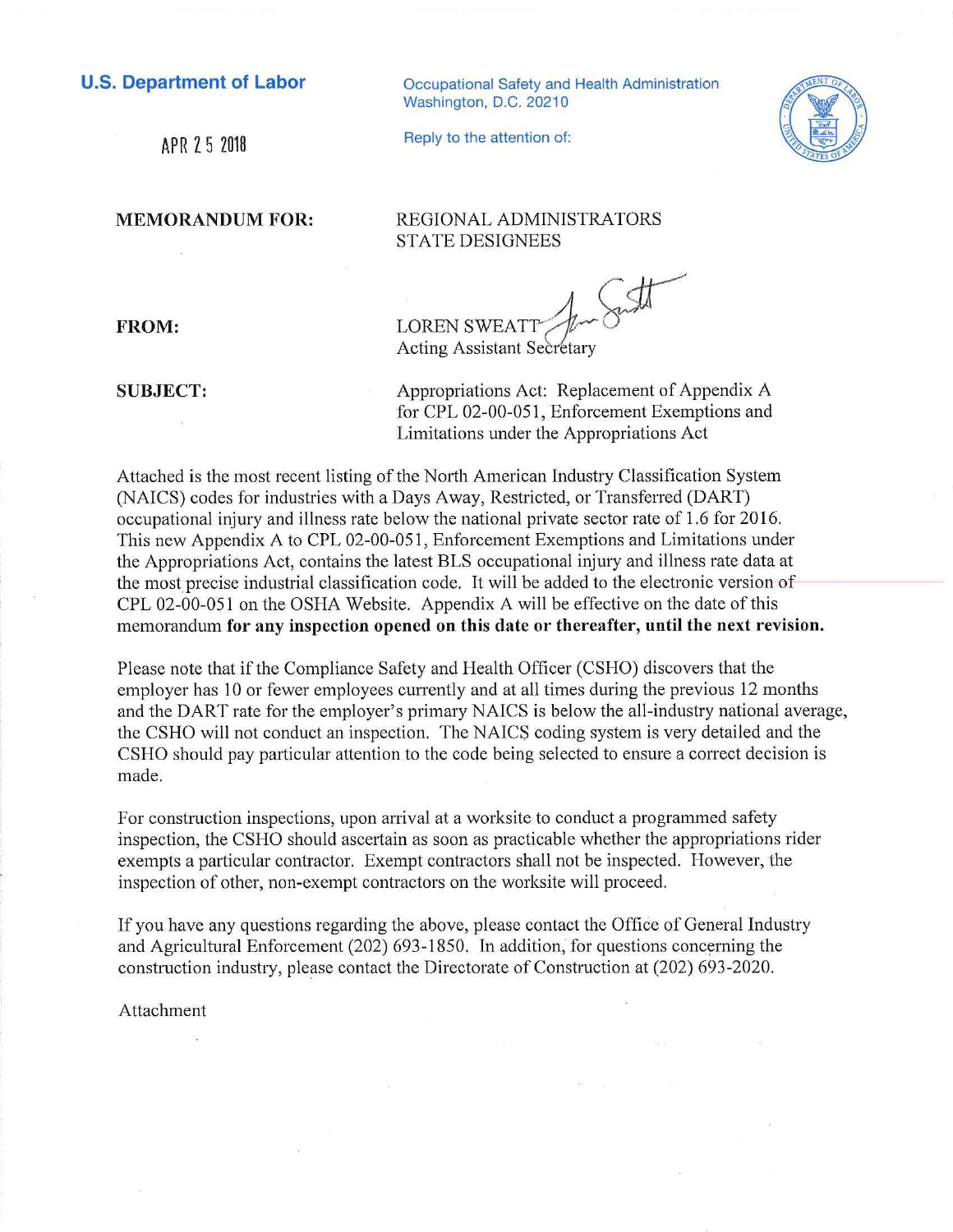## **Appendix A**

North American Industrial Classification System (NAICS) Codes for lndustrie~ with a Days Away, Restricted or Transferred (DART) Rate Less Than the National Average Rate of 1.6 for 2016.

Source: Bureau of Labor Statistic (BLS) data released November 9, 2017

| 2012<br><b>NAICS</b><br>Code | <b>2012 NAICS Title</b>                                                                                                                                                                                                                                                                                                                                                                                                                                                                                                        |
|------------------------------|--------------------------------------------------------------------------------------------------------------------------------------------------------------------------------------------------------------------------------------------------------------------------------------------------------------------------------------------------------------------------------------------------------------------------------------------------------------------------------------------------------------------------------|
|                              | Agriculture, Forestry, Fishing and Hunting                                                                                                                                                                                                                                                                                                                                                                                                                                                                                     |
| 111110                       | Soybean Farming                                                                                                                                                                                                                                                                                                                                                                                                                                                                                                                |
| 111120                       | Oilseed (except Soybean) Farming<br>$\begin{array}{c} \mathbf{S} \\ \begin{tabular}{c} \multicolumn{2}{c}{} & \multicolumn{2}{c}{} \\ \multicolumn{2}{c}{} & \multicolumn{2}{c}{} \\ \multicolumn{2}{c}{} & \multicolumn{2}{c}{} \\ \multicolumn{2}{c}{} & \multicolumn{2}{c}{} \\ \multicolumn{2}{c}{} & \multicolumn{2}{c}{} \\ \multicolumn{2}{c}{} & \multicolumn{2}{c}{} \\ \multicolumn{2}{c}{} & \multicolumn{2}{c}{} \\ \multicolumn{2}{c}{} & \multicolumn{2}{c}{} \\ \multicolumn{2}{c}{} & \multicolumn{2}{c}{} \\$ |
| 111130                       | Dry Pea and Bean Farming                                                                                                                                                                                                                                                                                                                                                                                                                                                                                                       |
| 111140                       | <b>Wheat Farming</b>                                                                                                                                                                                                                                                                                                                                                                                                                                                                                                           |
| 111150                       | Corn Farming                                                                                                                                                                                                                                                                                                                                                                                                                                                                                                                   |
| 111160                       | <b>Rice Farming</b>                                                                                                                                                                                                                                                                                                                                                                                                                                                                                                            |
| 111191                       | Oilseed and Grain Combination Farming                                                                                                                                                                                                                                                                                                                                                                                                                                                                                          |
| 111199                       | All Other Grain Farming                                                                                                                                                                                                                                                                                                                                                                                                                                                                                                        |
| 115112                       | Soil Preparation, Planting, and Cultivating                                                                                                                                                                                                                                                                                                                                                                                                                                                                                    |
| 115310                       | <b>Support Activities for Forestry</b>                                                                                                                                                                                                                                                                                                                                                                                                                                                                                         |
|                              | <b>Mining</b>                                                                                                                                                                                                                                                                                                                                                                                                                                                                                                                  |
| 211111                       | Crude Petroleum and Natural Gas Extraction                                                                                                                                                                                                                                                                                                                                                                                                                                                                                     |
| 213111                       | Drilling Oil and Gas Wells                                                                                                                                                                                                                                                                                                                                                                                                                                                                                                     |
| 213112                       | Support Activities for Oil and Gas Operations                                                                                                                                                                                                                                                                                                                                                                                                                                                                                  |
|                              | <b>Utilities</b>                                                                                                                                                                                                                                                                                                                                                                                                                                                                                                               |
| 221112                       | <b>Fossil Fuel Electric Power Generation</b>                                                                                                                                                                                                                                                                                                                                                                                                                                                                                   |
| 221113                       | <b>Nuclear Electric Power Generation</b>                                                                                                                                                                                                                                                                                                                                                                                                                                                                                       |
| 221114                       | Solar Electric Power Generation                                                                                                                                                                                                                                                                                                                                                                                                                                                                                                |
| 221115                       | Wind Electric Power Generation                                                                                                                                                                                                                                                                                                                                                                                                                                                                                                 |
| 221116                       | <b>Geothermal Electric Power Generation</b>                                                                                                                                                                                                                                                                                                                                                                                                                                                                                    |
| 221118                       | <b>Other Electric Power Generation</b>                                                                                                                                                                                                                                                                                                                                                                                                                                                                                         |
| 221121                       | Electric Bulk Power Transmission and Control                                                                                                                                                                                                                                                                                                                                                                                                                                                                                   |
| 221122                       | <b>Electric Power Distribution</b>                                                                                                                                                                                                                                                                                                                                                                                                                                                                                             |
|                              | <b>Construction</b>                                                                                                                                                                                                                                                                                                                                                                                                                                                                                                            |
| 236210                       | Industrial Building Construction                                                                                                                                                                                                                                                                                                                                                                                                                                                                                               |
| 236220                       | Commercial and Institutional Building Construction                                                                                                                                                                                                                                                                                                                                                                                                                                                                             |
| 237120                       | Oil and Gas Pipeline and Related Structures Construction                                                                                                                                                                                                                                                                                                                                                                                                                                                                       |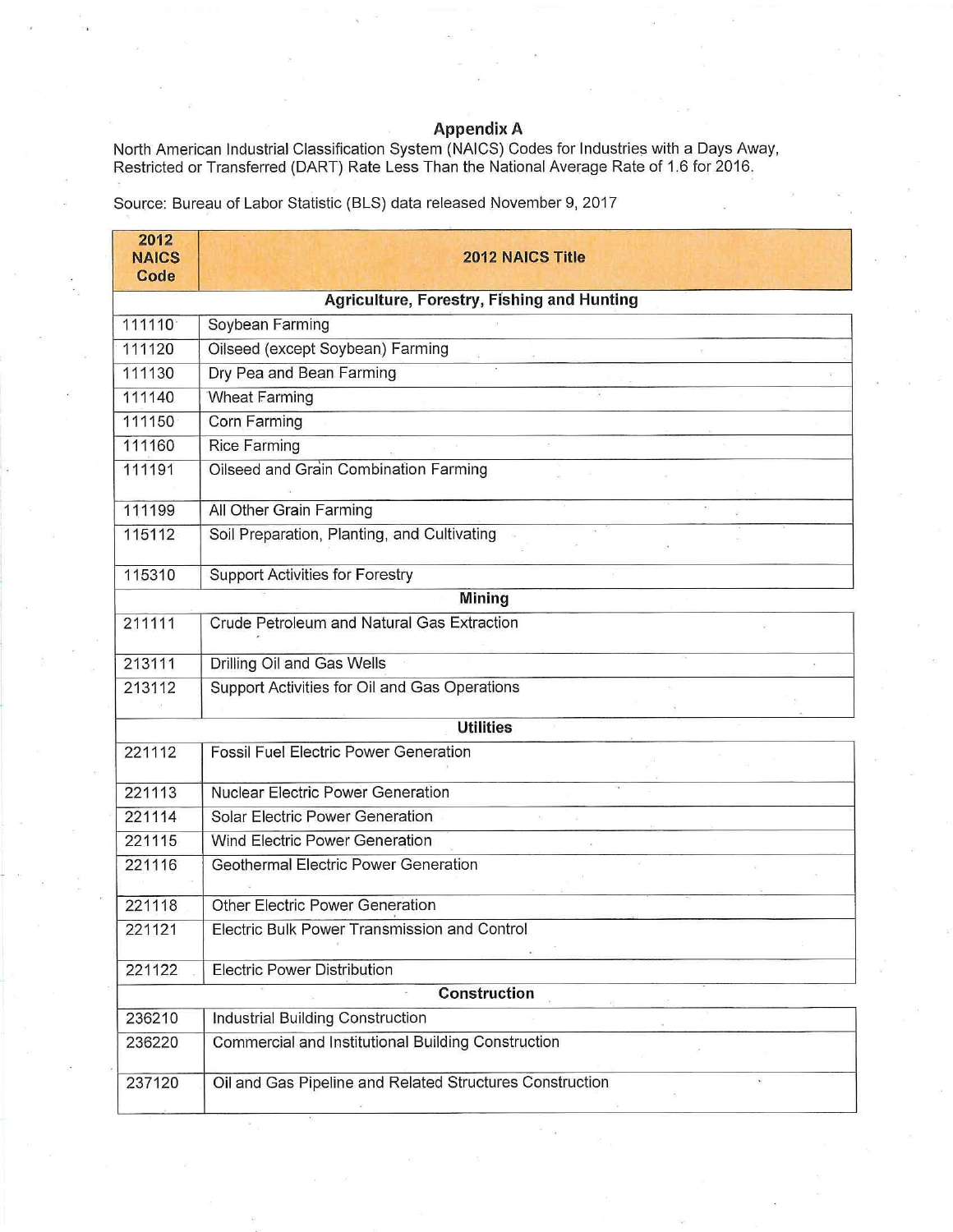| 237210 | Land Subdivision                                                                                                                                         |  |
|--------|----------------------------------------------------------------------------------------------------------------------------------------------------------|--|
| 237990 | Other Heavy and Civil Engineering Construction                                                                                                           |  |
|        |                                                                                                                                                          |  |
| 238210 | Electrical Contractors and Other Wiring Installation Contractors                                                                                         |  |
| 238330 | <b>Flooring Contractors</b>                                                                                                                              |  |
|        | <b>Manufacturing</b>                                                                                                                                     |  |
| 311221 | Wet Corn Milling                                                                                                                                         |  |
| 311225 | Fats and Oils Refining and Blending                                                                                                                      |  |
|        |                                                                                                                                                          |  |
| 311230 | <b>Breakfast Cereal Manufacturing</b>                                                                                                                    |  |
| 311811 | <b>Retail Bakeries</b>                                                                                                                                   |  |
| 311930 | Flavoring Syrup and Concentrate Manufacturing                                                                                                            |  |
|        |                                                                                                                                                          |  |
| 312140 | <b>Distilleries</b>                                                                                                                                      |  |
| 313110 | Fiber, Yarn, and Thread Mills                                                                                                                            |  |
| 313240 | Knit Fabric Mills                                                                                                                                        |  |
| 314110 | Carpet and Rug Mills                                                                                                                                     |  |
| 314120 | <b>Curtain and Linen Mills</b><br><u> 1980 - Jan James James Jan James James James James James James James James James James James James James James</u> |  |
| 315190 | Other Apparel Knitting Mills                                                                                                                             |  |
| 315220 | Men's and Boys' Cut and Sew Apparel Manufacturing                                                                                                        |  |
| 315240 | Women's, Girls', and Infants' Cut and Sew Apparel Manufacturing                                                                                          |  |
| 315990 | Apparel Accessories and Other Apparel Manufacturing                                                                                                      |  |
| 322110 | Pulp Mills                                                                                                                                               |  |
| 322121 | Paper (except Newsprint) Mills                                                                                                                           |  |
| 322122 | <b>Newsprint Mills</b>                                                                                                                                   |  |
| 322130 | Paperboard Mills                                                                                                                                         |  |
| 322211 | Corrugated and Solid Fiber Box Manufacturing                                                                                                             |  |
|        |                                                                                                                                                          |  |
| 322291 | Sanitary Paper Product Manufacturing                                                                                                                     |  |
| 323111 | Commercial Printing (except Screen and Books)                                                                                                            |  |
| 323113 | <b>Commercial Screen Printing</b>                                                                                                                        |  |
| 324110 | Petroleum Refineries                                                                                                                                     |  |
| 324121 | Asphalt Paving Mixture and Block Manufacturing                                                                                                           |  |
|        |                                                                                                                                                          |  |
| 325110 | <b>Petrochemical Manufacturing</b>                                                                                                                       |  |
| 325120 | <b>Industrial Gas Manufacturing</b>                                                                                                                      |  |
| 325130 | Synthetic Dye and Pigment Manufacturing                                                                                                                  |  |
|        |                                                                                                                                                          |  |
| 325180 | Other Basic Inorganic Chemical Manufacturing                                                                                                             |  |
|        |                                                                                                                                                          |  |

 $\sim$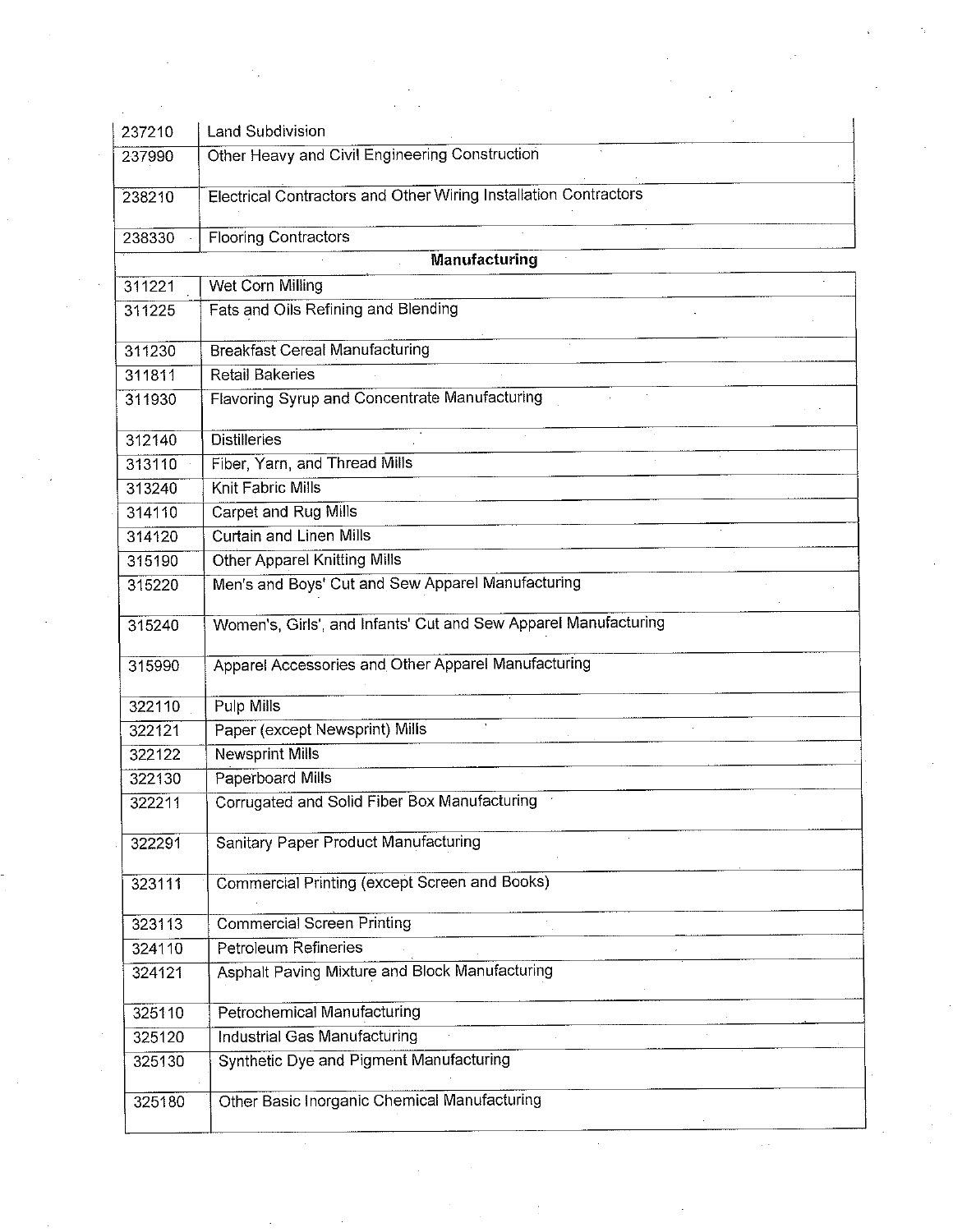| 325194<br>325199<br>325211 | Cyclic Crude, Intermediate, and Gum and Wood Chemical Manufacturing<br>All Other Basic Organic Chemical Manufacturing |  |
|----------------------------|-----------------------------------------------------------------------------------------------------------------------|--|
|                            |                                                                                                                       |  |
|                            |                                                                                                                       |  |
|                            | Plastics Material and Resin Manufacturing                                                                             |  |
|                            |                                                                                                                       |  |
| 325212                     | <b>Synthetic Rubber Manufacturing</b>                                                                                 |  |
| 325220                     | Artificial and Synthetic Fibers and Filaments Manufacturing                                                           |  |
| 325311                     | Nitrogenous Fertilizer Manufacturing                                                                                  |  |
| 325312                     | Phosphatic Fertilizer Manufacturing                                                                                   |  |
| 325314                     | Fertilizer (Mixing Only) Manufacturing                                                                                |  |
| 325320                     | Pesticide and Other Agricultural Chemical Manufacturing                                                               |  |
| 325412                     | Pharmaceutical Preparation Manufacturing                                                                              |  |
|                            |                                                                                                                       |  |
| 325413                     | In-Vitro Diagnostic Substance Manufacturing                                                                           |  |
| 325414                     | Biological Product (except Diagnostic) Manufacturing                                                                  |  |
| 325611                     | Soap and Other Detergent Manufacturing                                                                                |  |
| 325612                     | Polish and Other Sanitation Good Manufacturing                                                                        |  |
| 325613                     | Surface Active Agent Manufacturing                                                                                    |  |
| 325910                     | Printing Ink Manufacturing                                                                                            |  |
| 325920                     | <b>Explosives Manufacturing</b>                                                                                       |  |
| 325992                     | Photographic Film, Paper, Plate, and Chemical Manufacturing                                                           |  |
| 325998                     | All Other Miscellaneous Chemical Product and Preparation Manufacturing                                                |  |
| 326160                     | <b>Plastics Bottle Manufacturing</b>                                                                                  |  |
| 327310                     | <b>Cement Manufacturing</b>                                                                                           |  |
| 327420                     | <b>Gypsum Product Manufacturing</b>                                                                                   |  |
| 331110                     | Iron and Steel Mills and Ferroalloy Manufacturing                                                                     |  |
| 331315                     | Aluminum Sheet, Plate, and Foil Manufacturing                                                                         |  |
| 332710                     | Machine Shops                                                                                                         |  |
| 332811                     | <b>Metal Heat Treating</b>                                                                                            |  |
| 332911                     | Industrial Valve Manufacturing                                                                                        |  |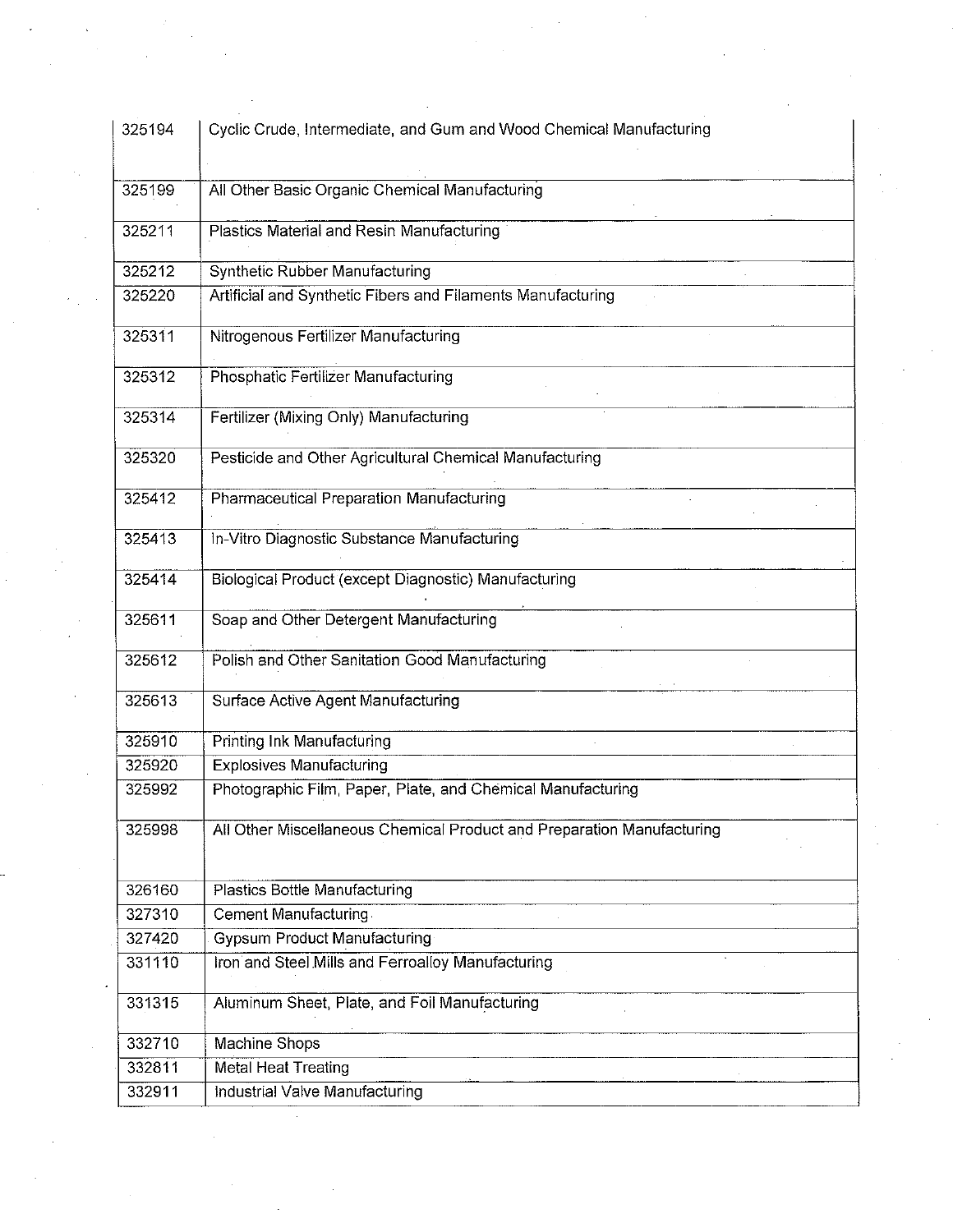| 332912 | Fluid Power Valve and Hose Fitting Manufacturing              |
|--------|---------------------------------------------------------------|
| 332993 | Ammunition (except Small Arms) Manufacturing                  |
| 332996 | Fabricated Pipe and Pipe Fitting Manufacturing                |
| 333131 | Mining Machinery and Equipment Manufacturing                  |
| 333132 | Oil and Gas Field Machinery and Equipment Manufacturing       |
| 333242 | Semiconductor Machinery Manufacturing                         |
| 333243 | Sawmill, Woodworking, and Paper Machinery Manufacturing       |
| 333244 | Printing Machinery and Equipment Manufacturing                |
| 333249 | Other Industrial Machinery Manufacturing                      |
| 333314 | Optical Instrument and Lens Manufacturing                     |
| 333316 | Photographic and Photocopying Equipment Manufacturing         |
| 333318 | Other Commercial and Service Industry Machinery Manufacturing |
| 333511 | <b>Industrial Mold Manufacturing</b>                          |
| 333515 | Cutting Tool and Machine Tool Accessory Manufacturing         |
| 333519 | Rolling Mill and Other Metalworking Machinery Manufacturing   |
| 333618 | Other Engine Equipment Manufacturing                          |
| 333911 | Pump and Pumping Equipment Manufacturing                      |
| 333912 | Air and Gas Compressor Manufacturing                          |
| 333913 | Measuring and Dispensing Pump Manufacturing                   |
| 333991 | Power-Driven Handtool Manufacturing                           |
| 333992 | Welding and Soldering Equipment Manufacturing                 |
| 333994 | Industrial Process Furnace and Oven Manufacturing             |
| 333996 | Fluid Power Pump and Motor Manufacturing                      |
| 334111 | <b>Electronic Computer Manufacturing</b>                      |
|        |                                                               |

 $\sim$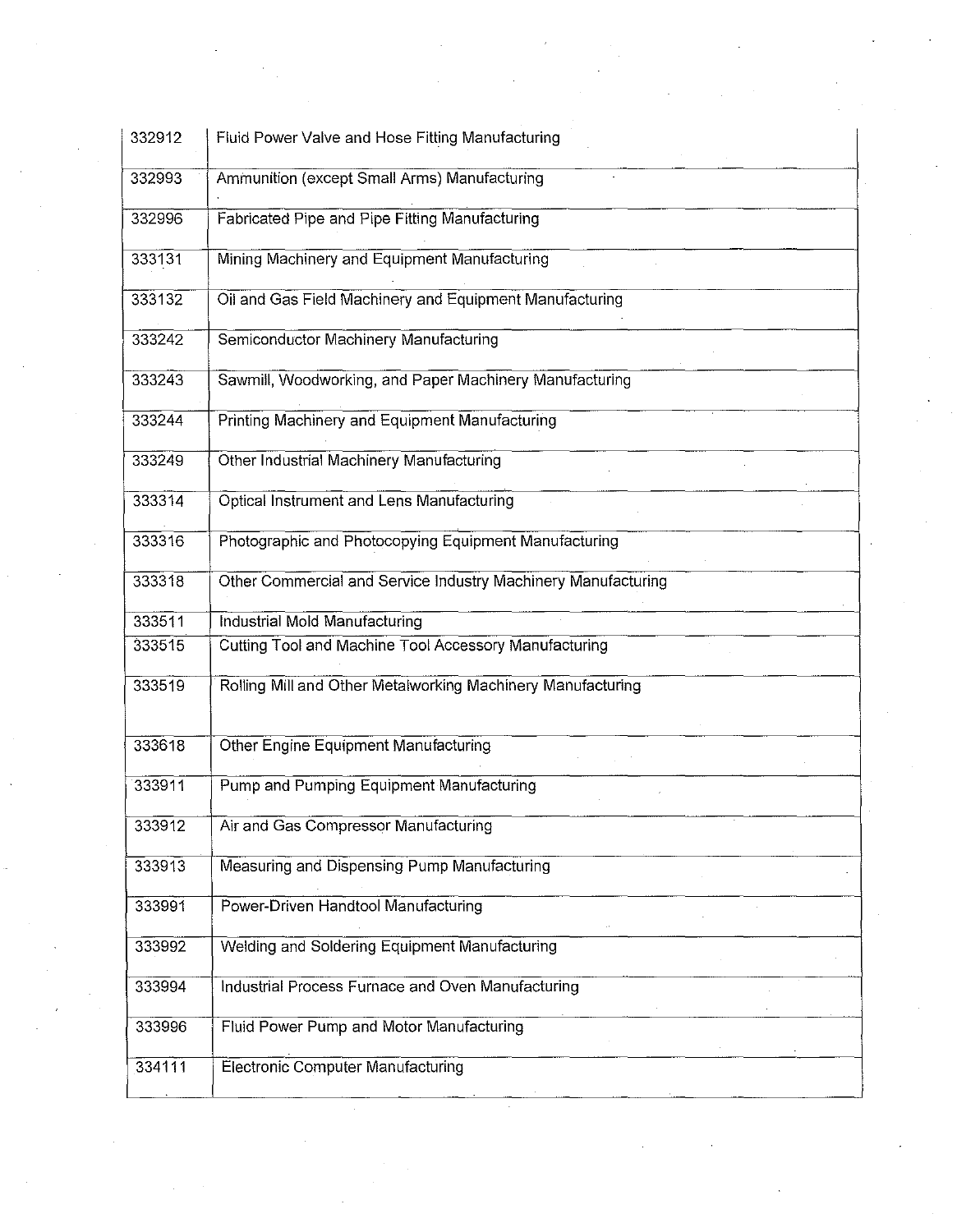| 334112 | Computer Storage Device Manufacturing                                                                                     |
|--------|---------------------------------------------------------------------------------------------------------------------------|
| 334118 | Computer Terminal and Other Computer Peripheral Equipment Manufacturing                                                   |
| 334210 | Telephone Apparatus Manufacturing                                                                                         |
| 334220 | Radio and Television Broadcasting and Wireless Communications Equipment<br>Manufacturing                                  |
| 334290 | Other Communications Equipment Manufacturing                                                                              |
| 334310 | Audio and Video Equipment Manufacturing                                                                                   |
| 334412 | Bare Printed Circuit Board Manufacturing                                                                                  |
| 334413 | Semiconductor and Related Device Manufacturing                                                                            |
| 334417 | Electronic Connector Manufacturing                                                                                        |
| 334418 | Printed Circuit Assembly (Electronic Assembly) Manufacturing                                                              |
| 334510 | Electromedical and Electrotherapeutic Apparatus Manufacturing                                                             |
| 334511 | Search, Detection, Navigation, Guidance, Aeronautical, and Nautical System and<br>Instrument Manufacturing                |
| 334513 | Instruments and Related Products Manufacturing for Measuring, Displaying, and Controlling<br>Industrial Process Variables |
| 334514 | Totalizing Fluid Meter and Counting Device Manufacturing                                                                  |
| 334515 | Instrument Manufacturing for Measuring and Testing Electricity and Electrical Signals                                     |
|        |                                                                                                                           |
| 334516 | Analytical Laboratory Instrument Manufacturing                                                                            |
| 334517 | Irradiation Apparatus Manufacturing                                                                                       |
| 334519 | Other Measuring and Controlling Device Manufacturing                                                                      |
| 334613 | Blank Magnetic and Optical Recording Media Manufacturing                                                                  |

 $\label{eq:2.1} \frac{1}{\sqrt{2}}\int_{\mathbb{R}^3}\frac{1}{\sqrt{2}}\left(\frac{1}{\sqrt{2}}\right)^2\frac{1}{\sqrt{2}}\left(\frac{1}{\sqrt{2}}\right)^2\frac{1}{\sqrt{2}}\left(\frac{1}{\sqrt{2}}\right)^2\frac{1}{\sqrt{2}}\left(\frac{1}{\sqrt{2}}\right)^2.$ 

 $\mathcal{A}^{\mathcal{A}}_{\mathcal{A}}$ 

 $\frac{1}{2} \int_{\mathbb{R}^3} \frac{1}{\sqrt{2}} \, \mathrm{d} \mu \, \mathrm{d} \mu \, \mathrm{d} \mu \, \mathrm{d} \mu \, \mathrm{d} \mu \, \mathrm{d} \mu \, \mathrm{d} \mu \, \mathrm{d} \mu \, \mathrm{d} \mu \, \mathrm{d} \mu \, \mathrm{d} \mu \, \mathrm{d} \mu \, \mathrm{d} \mu \, \mathrm{d} \mu \, \mathrm{d} \mu \, \mathrm{d} \mu \, \mathrm{d} \mu \, \mathrm{d} \mu \, \mathrm{d} \mu \, \mathrm{d} \mu \, \mathrm{d} \mu \,$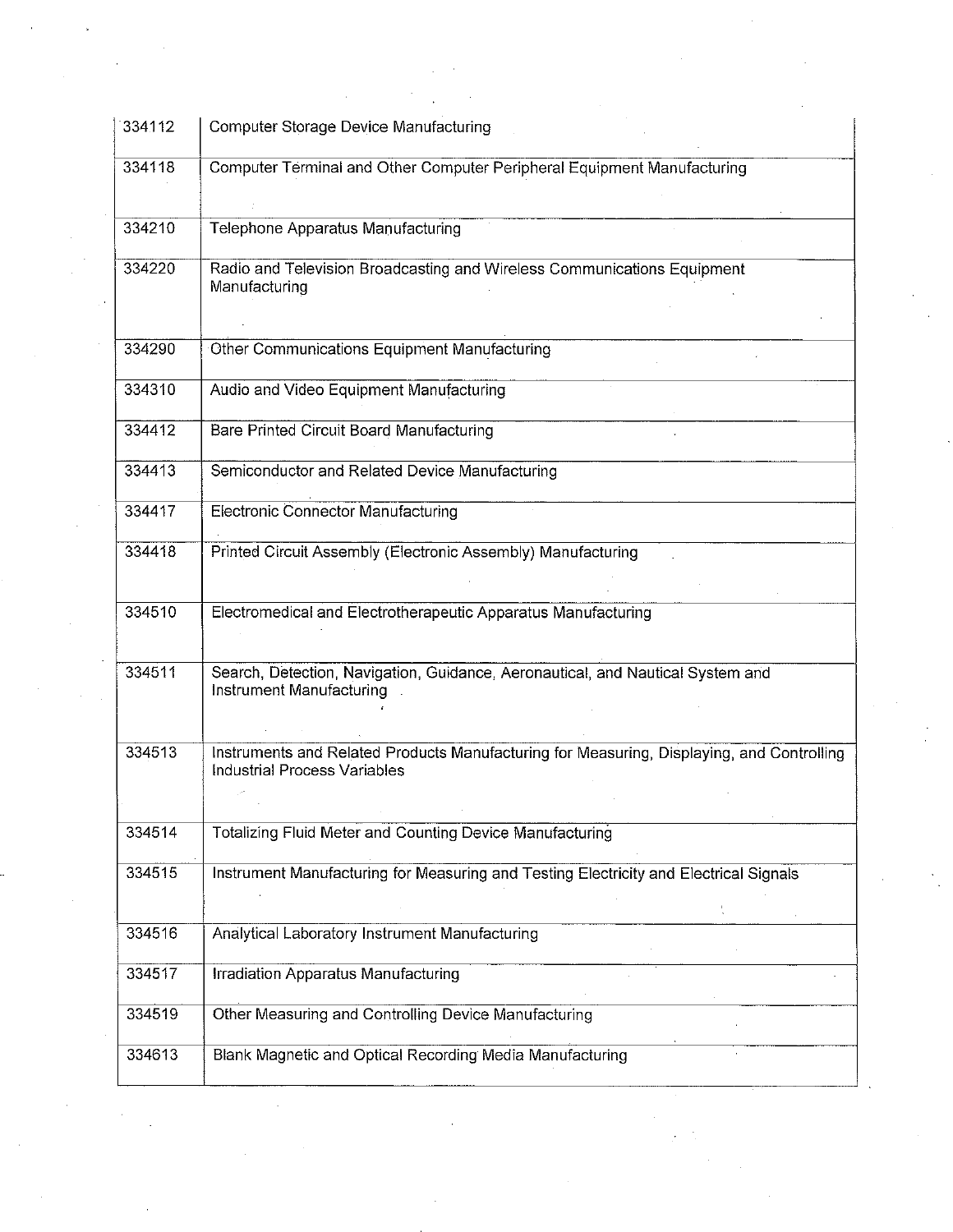| 334614 | Software and Other Prerecorded Compact Disc, Tape, and Record Reproducing                |
|--------|------------------------------------------------------------------------------------------|
|        |                                                                                          |
| 335121 | <b>Residential Electric Lighting Fixture Manufacturing</b>                               |
| 335122 | Commercial, Industrial, and Institutional Electric Lighting Fixture Manufacturing        |
|        |                                                                                          |
| 335129 | Other Lighting Equipment Manufacturing                                                   |
| 335210 | <b>Small Electrical Appliance Manufacturing</b>                                          |
| 335314 | Relay and Industrial Control Manufacturing                                               |
| 335921 | Fiber Optic Cable Manufacturing                                                          |
| 335929 | Other Communication and Energy Wire Manufacturing                                        |
| 335931 |                                                                                          |
|        | <b>Current-Carrying Wiring Device Manufacturing</b>                                      |
| 336412 | Aircraft Engine and Engine Parts Manufacturing                                           |
| 336413 | Other Aircraft Parts and Auxiliary Equipment Manufacturing                               |
| 336414 | Guided Missile and Space Vehicle Manufacturing                                           |
| 336415 | Guided Missile and Space Vehicle Propulsion Unit and Propulsion Unit Parts Manufacturing |
| 336419 | Other Guided Missile and Space Vehicle Parts and Auxiliary Equipment Manufacturing       |
| 336991 | Motorcycle, Bicycle, and Parts Manufacturing                                             |
| 336992 | Military Armored Vehicle, Tank, and Tank Component Manufacturing                         |
|        |                                                                                          |
| 336999 | All Other Transportation Equipment Manufacturing                                         |
| 339112 | Surgical and Medical Instrument Manufacturing                                            |
| 339113 | Surgical Appliance and Supplies Manufacturing                                            |
| 339114 | Dental Equipment and Supplies Manufacturing                                              |
| 339116 | Dental Laboratories                                                                      |
| 339910 | Jewelry and Silverware Manufacturing                                                     |
| 339930 | Doll, Toy, and Game Manufacturing                                                        |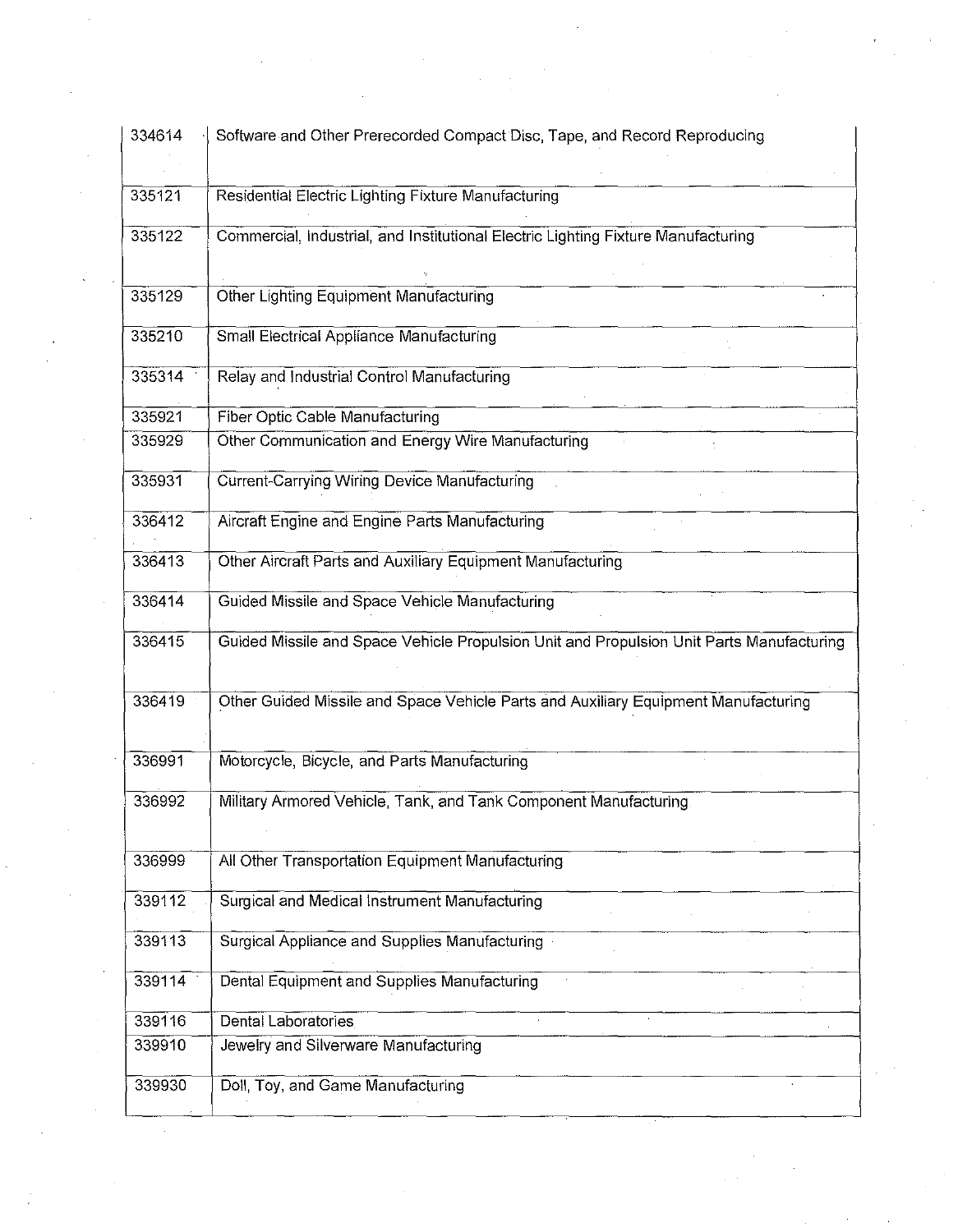|        | Gasket, Packing, and Sealing Device Manufacturing                                                         |
|--------|-----------------------------------------------------------------------------------------------------------|
|        | <b>Wholesale Trade</b>                                                                                    |
| 423410 | Photographic Equipment and Supplies Merchant Wholesalers                                                  |
| 423420 | Office Equipment Merchant Wholesalers                                                                     |
| 423430 | Computer and Computer Peripheral Equipment and Software Merchant Wholesalers                              |
| 423440 | Other Commercial Equipment Merchant Wholesalers                                                           |
| 423450 | Medical, Dental, and Hospital Equipment and Supplies Merchant Wholesalers                                 |
| 423460 | Ophthalmic Goods Merchant Wholesalers                                                                     |
| 423490 | Other Professional Equipment and Supplies Merchant Wholesalers                                            |
| 423610 | Electrical Apparatus and Equipment, Wiring Supplies, and Related Equipment Merchant<br><b>Wholesalers</b> |
|        |                                                                                                           |
| 423620 | Household Appliances, Electric Housewares, and Consumer Electronics Merchant<br>Wholesalers               |
| 423690 | Other Electronic Parts and Equipment Merchant Wholesalers                                                 |
| 423810 | Construction and Mining (except Oil Well) Machinery and Equipment Merchant Wholesalers                    |
| 423820 | Farm and Garden Machinery and Equipment Merchant Wholesalers                                              |
| 423830 |                                                                                                           |
|        | Industrial Machinery and Equipment Merchant Wholesalers                                                   |
| 423840 | Industrial Supplies Merchant Wholesalers                                                                  |
| 423850 | Service Establishment Equipment and Supplies Merchant Wholesalers                                         |
| 423860 | Transportation Equipment and Supplies (except Motor Vehicle) Merchant Wholesalers                         |
| 423910 | Sporting and Recreational Goods and Supplies Merchant Wholesalers                                         |
| 423920 | Toy and Hobby Goods and Supplies Merchant Wholesalers                                                     |
|        |                                                                                                           |
|        |                                                                                                           |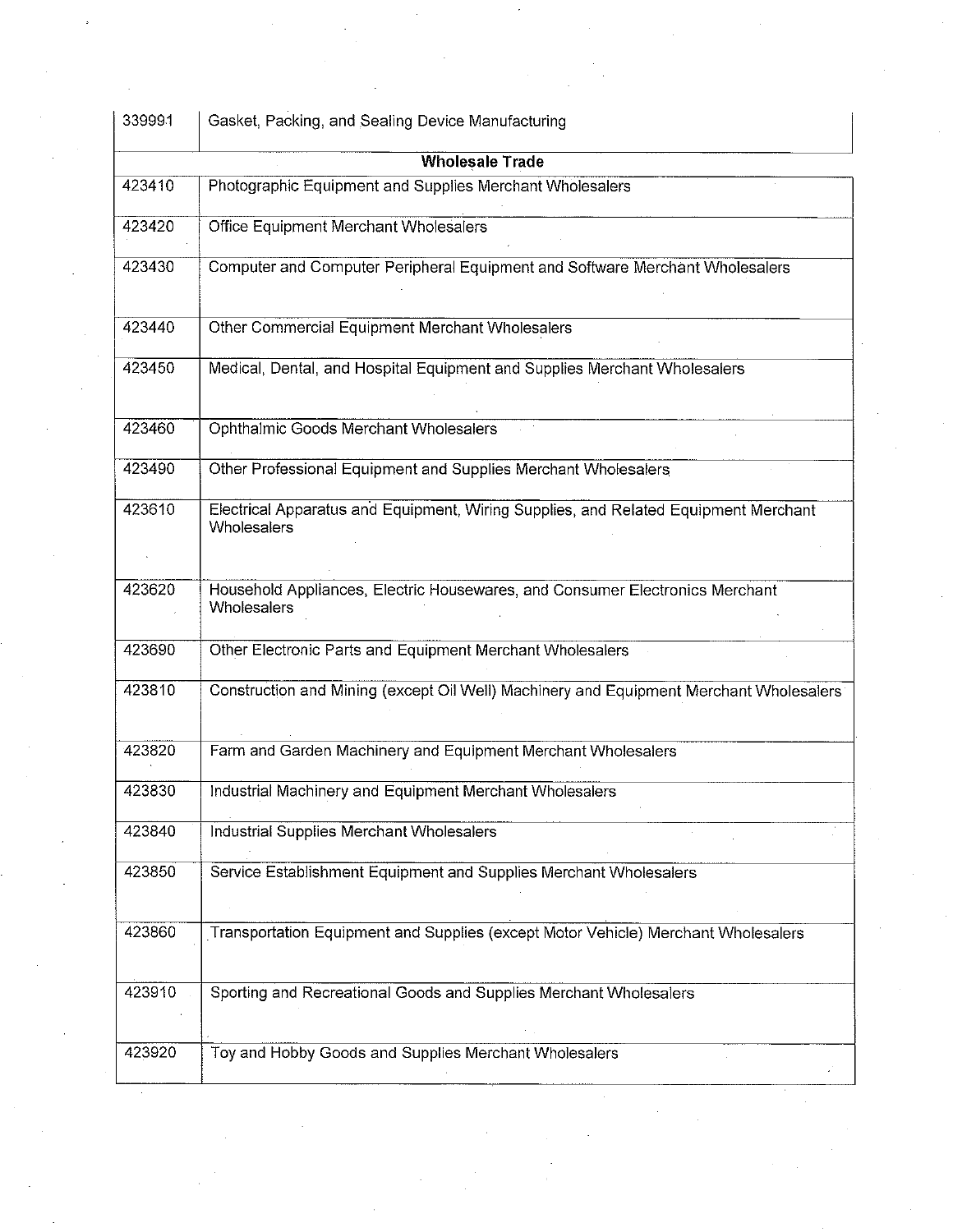|        | Jewelry, Watch, Precious Stone, and Precious Metal Merchant Wholesalers                       |  |
|--------|-----------------------------------------------------------------------------------------------|--|
| 423990 | Other Miscellaneous Durable Goods Merchant Wholesalers                                        |  |
| 424110 | <b>Printing and Writing Paper Merchant Wholesalers</b>                                        |  |
| 424120 | Stationery and Office Supplies Merchant Wholesalers                                           |  |
| 424130 | Industrial and Personal Service Paper Merchant Wholesalers                                    |  |
| 424210 | Drugs and Druggists' Sundries Merchant Wholesalers                                            |  |
| 424310 | Piece Goods, Notions, and Other Dry Goods Merchant Wholesalers                                |  |
| 424320 | Men's and Boys' Clothing and Furnishings Merchant Wholesalers                                 |  |
| 424330 | Women's, Children's, and Infants' Clothing and Accessories Merchant Wholesalers               |  |
| 424340 | Footwear Merchant Wholesalers                                                                 |  |
| 424710 | Petroleum Bulk Stations and Terminals                                                         |  |
| 424720 | Petroleum and Petroleum Products Merchant Wholesalers (except Bulk Stations and<br>Terminals) |  |
|        | <b>Retail Trade</b>                                                                           |  |
| 441110 | New Car Dealers                                                                               |  |
| 441120 | <b>Used Car Dealers</b>                                                                       |  |
| 442210 | Floor Covering Stores                                                                         |  |
| 443141 | Household Appliance Stores                                                                    |  |
| 443142 | <b>Electronics Stores</b>                                                                     |  |
| 444210 | <b>Outdoor Power Equipment Stores</b>                                                         |  |
| 445120 | Convenience Stores                                                                            |  |
| 445220 | <b>Fish and Seafood Markets</b>                                                               |  |
| 445230 | Fruit and Vegetable Markets                                                                   |  |
| 445291 | <b>Baked Goods Stores</b>                                                                     |  |
| 445292 | <b>Confectionery and Nut Stores</b>                                                           |  |
| 445299 | All Other Specialty Food Stores                                                               |  |
| 445310 | Beer, Wine, and Liquor Stores                                                                 |  |
| 446110 | Pharmacies and Drug Stores                                                                    |  |
| 446120 | Cosmetics, Beauty Supplies, and Perfume Stores                                                |  |
|        | Optical Goods Stores                                                                          |  |
| 446130 |                                                                                               |  |
|        |                                                                                               |  |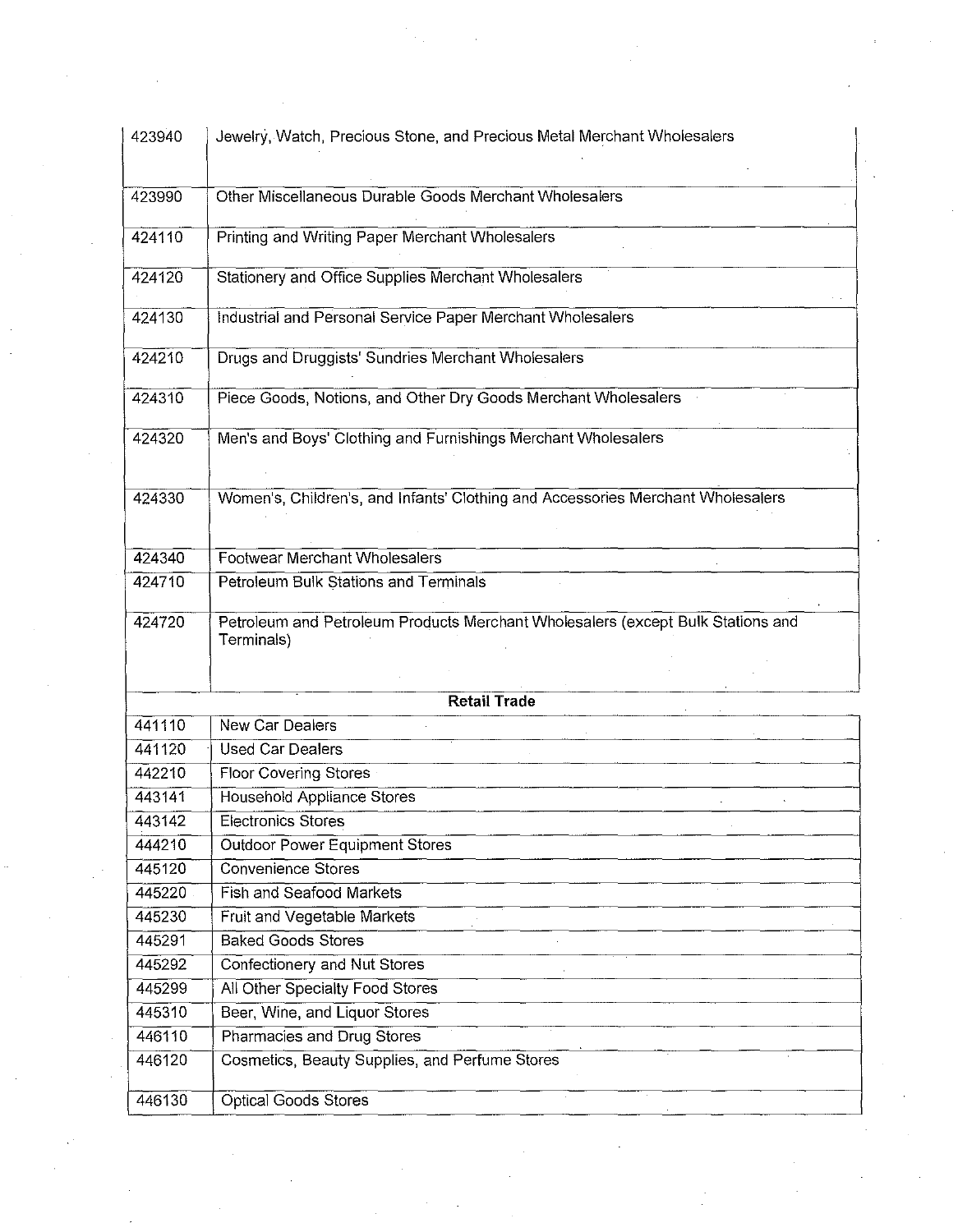| 446191 | Food (Health) Supplement Stores                                 |
|--------|-----------------------------------------------------------------|
| 446199 | All Other Health and Personal Care Stores                       |
| 447110 | Gasoline Stations with Convenience Stores                       |
| 447190 | <b>Other Gasoline Stations</b>                                  |
| 448110 | Men's Clothing Stores                                           |
| 448120 | Women's Clothing Stores                                         |
| 448130 | Children's and Infants' Clothing Stores                         |
| 448140 | Family Clothing Stores                                          |
| 448150 | <b>Clothing Accessories Stores</b>                              |
| 448190 | <b>Other Clothing Stores</b>                                    |
| 448210 | Shoe Stores                                                     |
| 448310 | Jewelry Stores                                                  |
| 448320 | Luggage and Leather Goods Stores                                |
| 451110 | <b>Sporting Goods Stores</b>                                    |
| 451120 | Hobby, Toy, and Game Stores                                     |
| 451130 | Sewing, Needlework, and Piece Goods Stores                      |
| 451140 | Musical Instrument and Supplies Stores                          |
| 451211 | <b>Book Stores</b>                                              |
| 451212 | <b>News Dealers and Newsstands</b>                              |
| 453110 | <b>Florists</b>                                                 |
| 453210 | Office Supplies and Stationery Stores                           |
| 453220 | Gift, Novelty, and Souvenir Stores                              |
| 453920 | <b>Art Dealers</b>                                              |
| 453930 | Manufactured (Mobile) Home Dealers                              |
| 453991 | <b>Tobacco Stores</b>                                           |
| 453998 | All Other Miscellaneous Store Retailers (except Tobacco Stores) |
| 454111 | Electronic Shopping                                             |
| 454112 | <b>Electronic Auctions</b>                                      |
| 454113 | Mail-Order Houses                                               |
| 454210 | Vending Machine Operators                                       |
|        | <b>Transportation and Warehousing</b>                           |
| 481112 | Scheduled Freight Air Transportation                            |
| 481211 | Nonscheduled Chartered Passenger Air Transportation             |

 $\frac{1}{2}$ 

 $\mathcal{F}_{\mathcal{G}}$ 

 $\frac{1}{2}$ 

 $\label{eq:1} \frac{1}{\sqrt{2}}\int_{0}^{\pi/2} \frac{1}{\sqrt{2}}\,d\mu$ 

 $\mathcal{L}^{\text{max}}_{\text{max}}$ 

 $\sim 400$ 

 $\sim$  10  $^{\circ}$ 

 $\mathcal{F}_{\mathcal{F}}$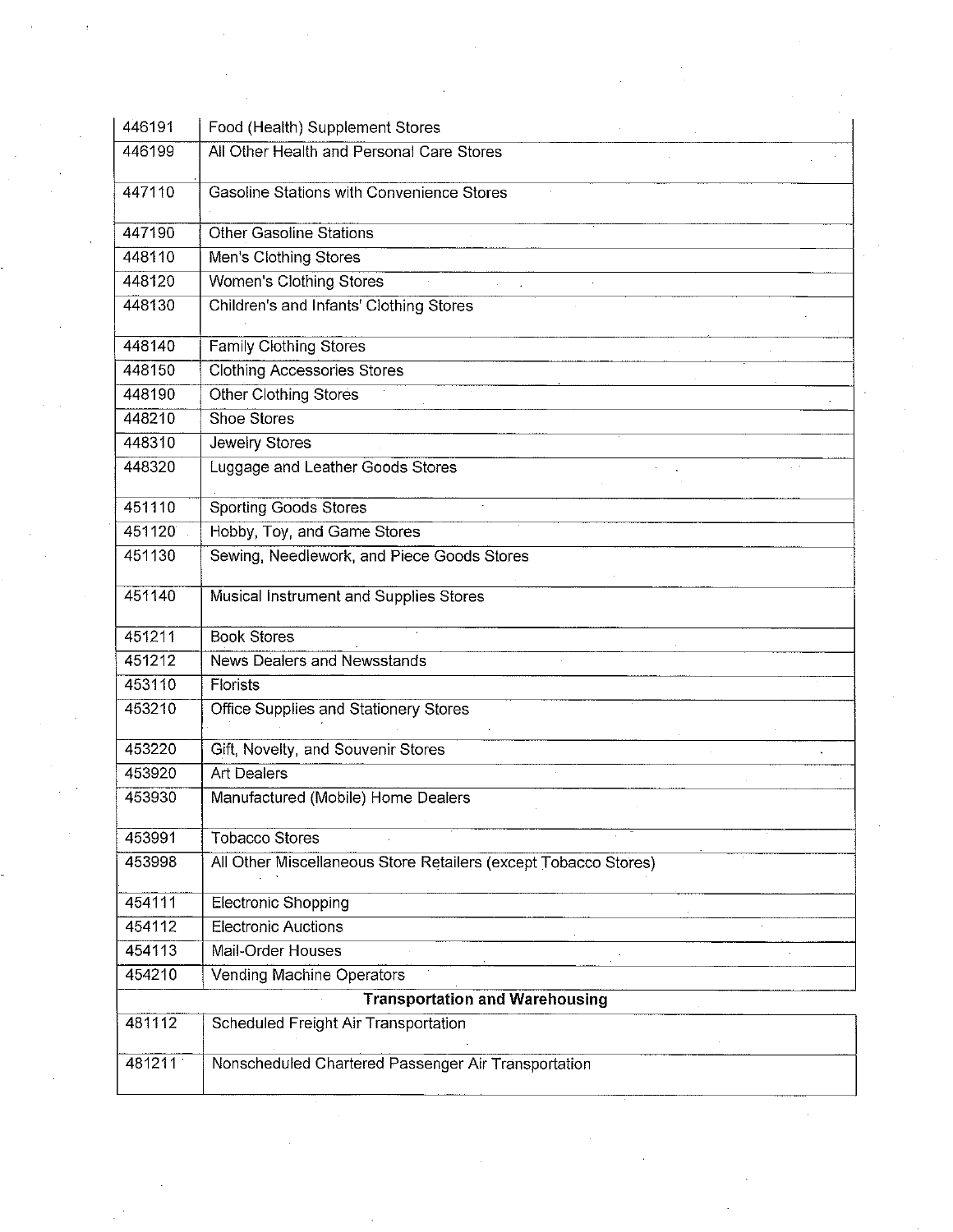| 481212 | Nonscheduled Chartered Freight Air Transportation       |
|--------|---------------------------------------------------------|
| 481219 | Other Nonscheduled Air Transportation                   |
| 483111 | Deep Sea Freight Transportation                         |
| 483112 | Deep Sea Passenger Transportation                       |
| 483211 | <b>Inland Water Freight Transportation</b>              |
| 486210 | <b>Pipeline Transportation of Natural Gas</b>           |
| 486910 | Pipeline Transportation of Refined Petroleum Products   |
| 486990 | All Other Pipeline Transportation                       |
| 487210 | Scenic and Sightseeing Transportation, Water            |
| 487990 | Scenic and Sightseeing Transportation, Other            |
| 488510 | <b>Freight Transportation Arrangement</b>               |
| 493130 | Farm Product Warehousing and Storage                    |
|        | <b>Information</b>                                      |
| 511110 | Newspaper Publishers                                    |
| 511120 | <b>Periodical Publishers</b>                            |
| 511130 | <b>Book Publishers</b>                                  |
| 511140 | Directory and Mailing List Publishers                   |
| 511191 | <b>Greeting Card Publishers</b>                         |
| 511199 | All Other Publishers                                    |
| 511210 | Software Publishers                                     |
| 512110 | Motion Picture and Video Production                     |
| 512120 | Motion Picture and Video Distribution                   |
| 512131 | Motion Picture Theaters (except Drive-Ins)              |
| 512132 | <b>Drive-In Motion Picture Theaters</b>                 |
| 512191 | Teleproduction and Other Postproduction Services        |
| 512199 | Other Motion Picture and Video Industries               |
| 515111 | Radio Networks                                          |
| 515112 | Radio Stations                                          |
| 515120 | <b>Television Broadcasting</b>                          |
| 517210 | Wireless Telecommunications Carriers (except Satellite) |
|        |                                                         |
|        |                                                         |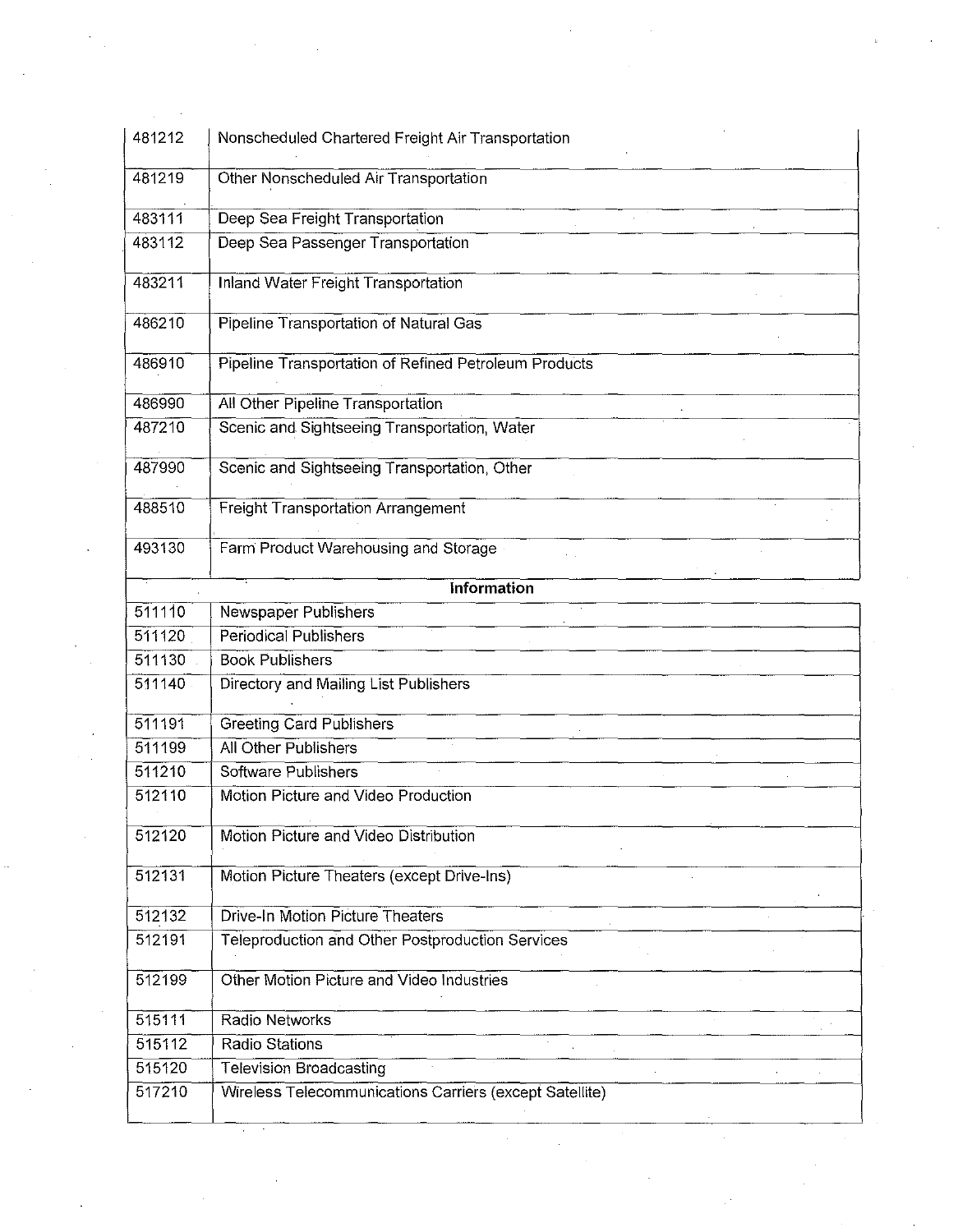| 517911 | <b>Telecommunications Resellers</b>                                      |  |
|--------|--------------------------------------------------------------------------|--|
| 517919 | All Other Telecommunications                                             |  |
| 519110 | News Syndicates                                                          |  |
| 519120 | <b>Libraries and Archives</b>                                            |  |
| 519190 | All Other Information Services                                           |  |
|        | <b>Finance and Insurance</b>                                             |  |
| 522110 | <b>Commercial Banking</b>                                                |  |
| 522120 | Savings Institutions                                                     |  |
| 522130 | Credit Unions                                                            |  |
| 522190 | Other Depository Credit Intermediation                                   |  |
| 522210 | <b>Credit Card Issuing</b>                                               |  |
| 522220 | Sales Financing                                                          |  |
| 522291 | <b>Consumer Lending</b>                                                  |  |
| 522292 | <b>Real Estate Credit</b>                                                |  |
| 522293 | International Trade Financing                                            |  |
| 522294 | Secondary Market Financing                                               |  |
| 522298 | All Other Nondepository Credit Intermediation                            |  |
|        |                                                                          |  |
| 522310 | Mortgage and Nonmortgage Loan Brokers                                    |  |
| 522320 | Financial Transactions Processing, Reserve, and Clearinghouse Activities |  |
|        |                                                                          |  |
| 522390 | Other Activities Related to Credit Intermediation                        |  |
|        |                                                                          |  |
| 523910 | Miscellaneous Intermediation                                             |  |
| 523920 | Portfolio Management                                                     |  |
| 523991 | Trust, Fiduciary, and Custody Activities                                 |  |
| 523999 | Miscellaneous Financial Investment Activities                            |  |
|        |                                                                          |  |
| 524113 | <b>Direct Life Insurance Carriers</b>                                    |  |
| 524114 | Direct Health and Medical Insurance Carriers                             |  |
| 524126 | Direct Property and Casualty Insurance Carriers                          |  |
|        |                                                                          |  |
| 524127 | Direct Title Insurance Carriers                                          |  |
| 524128 | Other Direct Insurance (except Life, Health, and Medical) Carriers       |  |
| 524130 | <b>Reinsurance Carriers</b>                                              |  |
| 524210 | Insurance Agencies and Brokerages                                        |  |

 $\mathcal{L}(\mathcal{L}(\mathcal{L}(\mathcal{L}(\mathcal{L}(\mathcal{L}(\mathcal{L}(\mathcal{L}(\mathcal{L}(\mathcal{L}(\mathcal{L}(\mathcal{L}(\mathcal{L}(\mathcal{L}(\mathcal{L}(\mathcal{L}(\mathcal{L}(\mathcal{L}(\mathcal{L}(\mathcal{L}(\mathcal{L}(\mathcal{L}(\mathcal{L}(\mathcal{L}(\mathcal{L}(\mathcal{L}(\mathcal{L}(\mathcal{L}(\mathcal{L}(\mathcal{L}(\mathcal{L}(\mathcal{L}(\mathcal{L}(\mathcal{L}(\mathcal{L}(\mathcal{L}(\mathcal{$ 

 $\label{eq:2.1} \mathcal{L}(\mathcal{L}^{\mathcal{L}}_{\mathcal{L}}(\mathcal{L}^{\mathcal{L}}_{\mathcal{L}})) \leq \mathcal{L}(\mathcal{L}^{\mathcal{L}}_{\mathcal{L}}(\mathcal{L}^{\mathcal{L}}_{\mathcal{L}})) \leq \mathcal{L}(\mathcal{L}^{\mathcal{L}}_{\mathcal{L}}(\mathcal{L}^{\mathcal{L}}_{\mathcal{L}}))$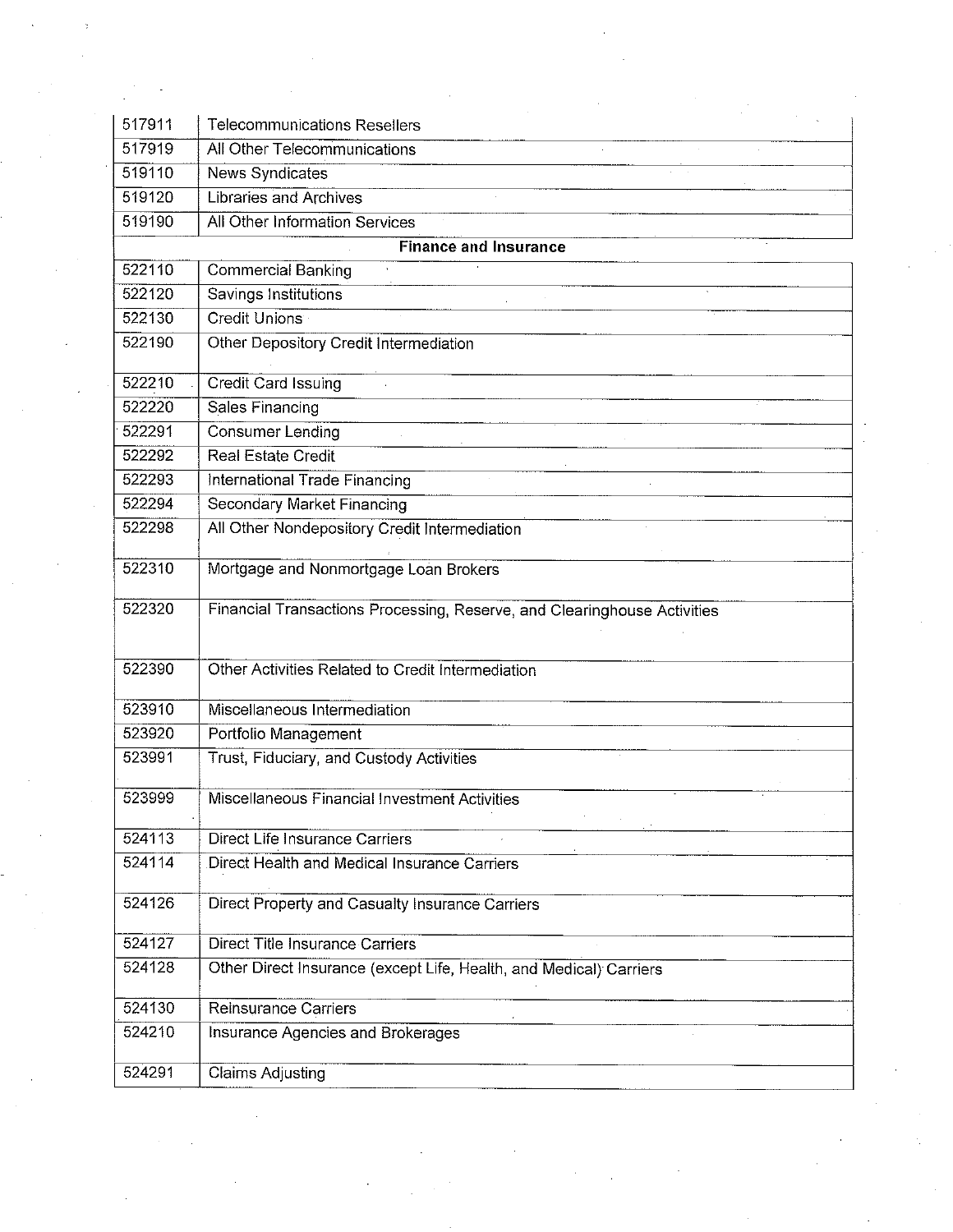| 524292 | Third Party Administration of Insurance and Pension Funds                     |
|--------|-------------------------------------------------------------------------------|
| 524298 | All Other Insurance Related Activities                                        |
|        | Real Estate and Rental and Leasing                                            |
| 531120 | Lessors of Nonresidential Buildings (except Miniwarehouses)                   |
| 531210 | Offices of Real Estate Agents and Brokers                                     |
| 531311 | <b>Residential Property Managers</b>                                          |
| 531312 | Nonresidential Property Managers                                              |
| 531320 | Offices of Real Estate Appraisers                                             |
| 531390 | Other Activities Related to Real Estate                                       |
| 532210 | Consumer Electronics and Appliances Rental                                    |
| 532220 | Formal Wear and Costume Rental                                                |
| 532411 | Commercial Air, Rail, and Water Transportation Equipment Rental and Leasing   |
|        |                                                                               |
| 532412 | Construction, Mining, and Forestry Machinery and Equipment Rental and Leasing |
|        |                                                                               |
| 532420 | Office Machinery and Equipment Rental and Leasing                             |
|        |                                                                               |
| 532490 | Other Commercial and Industrial Machinery and Equipment Rental and Leasing    |
|        |                                                                               |
|        |                                                                               |
|        | Professional, Scientific, and Technical Services                              |
| 541110 | Offices of Lawyers                                                            |
| 541120 | <b>Offices of Notaries</b>                                                    |
| 541191 | Title Abstract and Settlement Offices                                         |
| 541199 | All Other Legal Services                                                      |
| 541213 | <b>Tax Preparation Services</b>                                               |
| 541214 | Payroll Services                                                              |
| 541219 | Other Accounting Services                                                     |
| 541310 | <b>Architectural Services</b>                                                 |
| 541320 | Landscape Architectural Services                                              |
| 541330 | <b>Engineering Services</b>                                                   |
| 541340 | <b>Drafting Services</b>                                                      |
| 541350 | <b>Building Inspection Services</b>                                           |
|        |                                                                               |
| 541360 | Geophysical Surveying and Mapping Services                                    |
| 541370 | Surveying and Mapping (except Geophysical) Services                           |
|        |                                                                               |

 $\pm$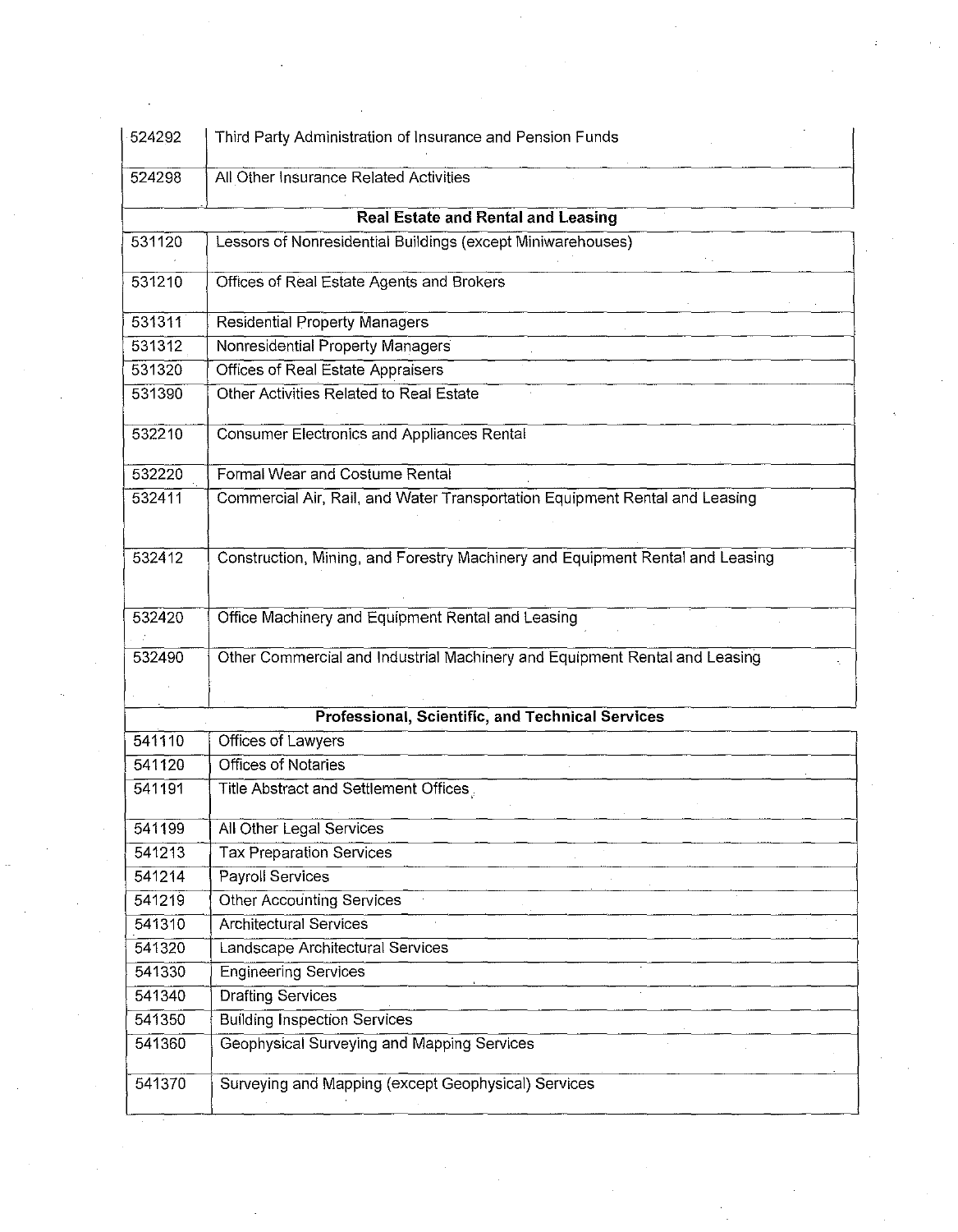| 541380 | <b>Testing Laboratories</b>                                                                        |
|--------|----------------------------------------------------------------------------------------------------|
| 541410 | Interior Design Services                                                                           |
| 541420 | <b>Industrial Design Services</b>                                                                  |
| 541430 | <b>Graphic Design Services</b>                                                                     |
| 541490 | <b>Other Specialized Design Services</b>                                                           |
|        |                                                                                                    |
| 541511 | <b>Custom Computer Programming Services</b>                                                        |
| 541512 | Computer Systems Design Services                                                                   |
|        |                                                                                                    |
| 541513 | <b>Computer Facilities Management Services</b>                                                     |
| 541519 | <b>Other Computer Related Services</b>                                                             |
| 541620 | <b>Environmental Consulting Services</b>                                                           |
|        |                                                                                                    |
| 541690 | Other Scientific and Technical Consulting Services                                                 |
| 541711 | Research and Development in Biotechnology                                                          |
|        |                                                                                                    |
| 541712 | Research and Development in the Physical, Engineering, and Life Sciences (except<br>Biotechnology) |
| 541720 | Research and Development in the Social Sciences and Humanities                                     |
| 541810 | <b>Advertising Agencies</b>                                                                        |
| 541820 | <b>Public Relations Agencies</b>                                                                   |
| 541830 | <b>Media Buying Agencies</b>                                                                       |
| 541840 | <b>Media Representatives</b>                                                                       |
| 541850 | <b>Outdoor Advertising</b>                                                                         |
| 541860 | Direct Mail Advertising                                                                            |
| 541870 | <b>Advertising Material Distribution Services</b>                                                  |
| 541890 | Other Services Related to Advertising                                                              |
| 541921 | Photography Studios, Portrait                                                                      |
| 541922 | Commercial Photography                                                                             |
| 541930 | <b>Translation and Interpretation Services</b>                                                     |
| 541990 | All Other Professional, Scientific, and Technical Services                                         |
|        | <b>Management of Companies and Enterprises</b>                                                     |
| 551111 | <b>Offices of Bank Holding Companies</b>                                                           |
|        |                                                                                                    |

 $\label{eq:2.1} \frac{1}{\sqrt{2\pi}}\int_{\mathbb{R}^3}\frac{d\mu}{\sqrt{2\pi}}\left(\frac{d\mu}{\sqrt{2\pi}}\right)^2\frac{d\mu}{\sqrt{2\pi}}\int_{\mathbb{R}^3}\frac{d\mu}{\sqrt{2\pi}}\frac{d\mu}{\sqrt{2\pi}}\frac{d\mu}{\sqrt{2\pi}}\frac{d\mu}{\sqrt{2\pi}}\frac{d\mu}{\sqrt{2\pi}}\frac{d\mu}{\sqrt{2\pi}}\frac{d\mu}{\sqrt{2\pi}}\frac{d\mu}{\sqrt{2\pi}}\frac{d\mu}{\sqrt{2\pi}}\frac{$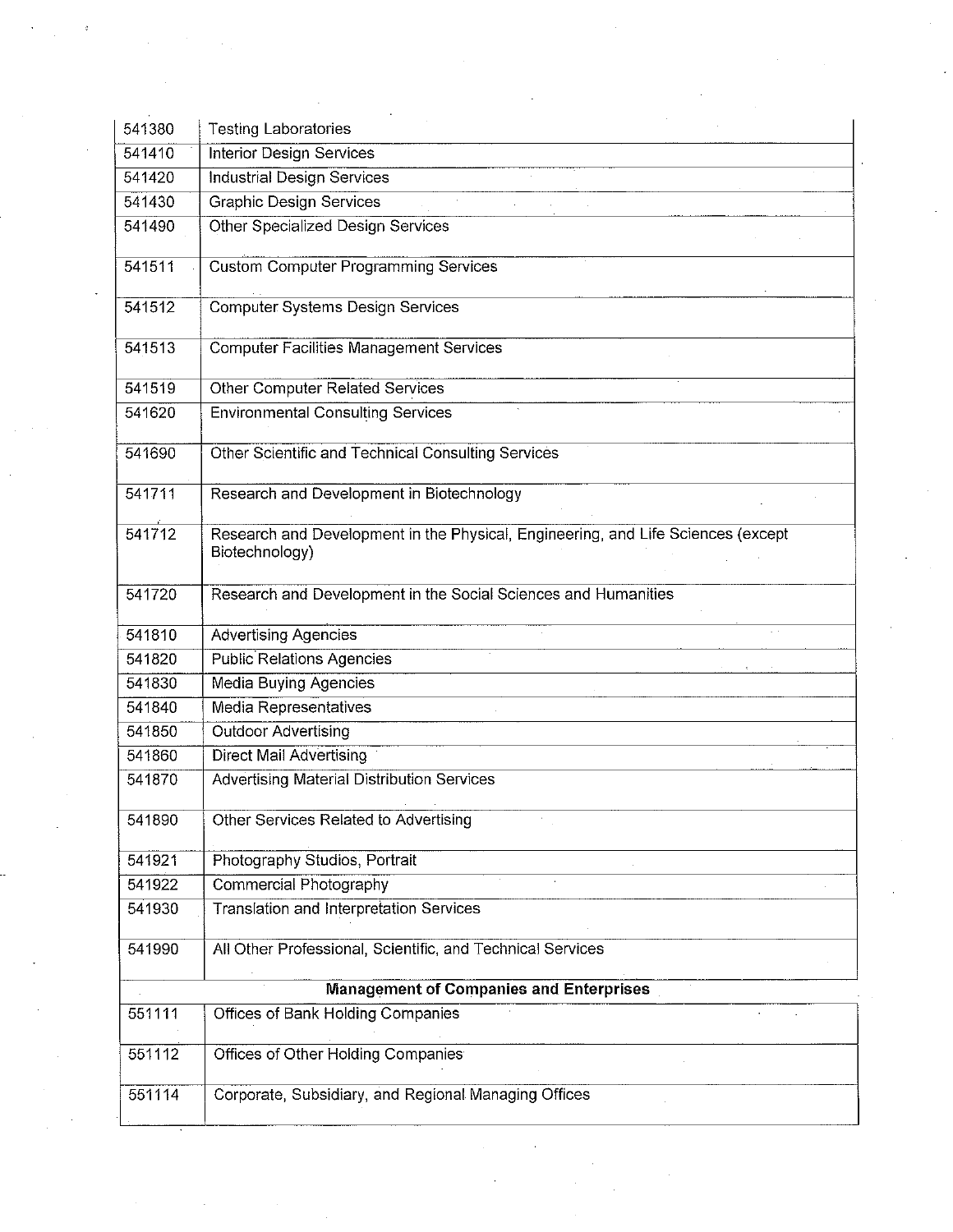| Administrative and Support and Waste Management and Remediation Services |                                                       |  |
|--------------------------------------------------------------------------|-------------------------------------------------------|--|
| 561110                                                                   | <b>Office Administrative Services</b>                 |  |
| 561311                                                                   | <b>Employment Placement Agencies</b>                  |  |
| 561312                                                                   | <b>Executive Search Services</b>                      |  |
| 561320                                                                   | Temporary Help Services                               |  |
| 561330                                                                   | Professional Employer Organizations                   |  |
| 561410                                                                   | <b>Document Preparation Services</b>                  |  |
| 561421                                                                   | <b>Telephone Answering Services</b>                   |  |
| 561422                                                                   | Telemarketing Bureaus and Other Contact Centers       |  |
| 561431                                                                   | <b>Private Mail Centers</b>                           |  |
| 561439                                                                   | Other Business Service Centers (including Copy Shops) |  |
| 561440                                                                   | <b>Collection Agencies</b>                            |  |
| 561450                                                                   | <b>Credit Bureaus</b>                                 |  |
| 561491                                                                   | Repossession Services                                 |  |
| 561492                                                                   | Court Reporting and Stenotype Services                |  |
| 561499                                                                   | All Other Business Support Services                   |  |
| 561510                                                                   | <b>Travel Agencies</b>                                |  |
| 561520                                                                   | <b>Tour Operators</b>                                 |  |
| 561591                                                                   | <b>Convention and Visitors Bureaus</b>                |  |
| 561599                                                                   | All Other Travel Arrangement and Reservation Services |  |
| 561611                                                                   | <b>Investigation Services</b>                         |  |
| 561612                                                                   | Security Guards and Patrol Services                   |  |
| 561621                                                                   | Security Systems Services (except Locksmiths)         |  |
| 561622                                                                   | Locksmiths                                            |  |
| 561740                                                                   | <b>Carpet and Upholstery Cleaning Services</b>        |  |
| 561910                                                                   | Packaging and Labeling Services                       |  |
| 561920                                                                   | Convention and Trade Show Organizers                  |  |
| 561990                                                                   | All Other Support Services                            |  |
| 562211                                                                   | Hazardous Waste Treatment and Disposal                |  |
| 562213                                                                   | Solid Waste Combustors and Incinerators               |  |

 $\mathcal{L}^{(1)}$ 

 $\label{eq:2.1} \mathcal{L}(\mathcal{L}^{\text{max}}_{\mathcal{L}}(\mathcal{L}^{\text{max}}_{\mathcal{L}})) \leq \mathcal{L}(\mathcal{L}^{\text{max}}_{\mathcal{L}}(\mathcal{L}^{\text{max}}_{\mathcal{L}}))$ 

 $\mathcal{L}_{\text{max}}$  and  $\mathcal{L}_{\text{max}}$ 

 $\frac{1}{2}$  .

 $\sim 10^{-1}$ 

 $\frac{1}{2}\left( \frac{1}{2}\right) ^{2}$  .

 $\mathcal{L}(\mathcal{A})$  and  $\mathcal{L}(\mathcal{A})$ 

 $\sim$ 

 $\sim 10^{-1}$ 

 $\label{eq:2} \frac{1}{\sqrt{2}}\sum_{i=1}^n\frac{1}{\sqrt{2}}\sum_{j=1}^n\frac{1}{j!}\sum_{j=1}^n\frac{1}{j!}\sum_{j=1}^n\frac{1}{j!}\sum_{j=1}^n\frac{1}{j!}\sum_{j=1}^n\frac{1}{j!}\sum_{j=1}^n\frac{1}{j!}\sum_{j=1}^n\frac{1}{j!}\sum_{j=1}^n\frac{1}{j!}\sum_{j=1}^n\frac{1}{j!}\sum_{j=1}^n\frac{1}{j!}\sum_{j=1}^n\frac{1}{j!}\sum_{j=1}^$ 

 $\label{eq:2.1} \frac{1}{\sqrt{2}}\int_{\mathbb{R}^3}\frac{1}{\sqrt{2}}\left(\frac{1}{\sqrt{2}}\right)^2\frac{1}{\sqrt{2}}\left(\frac{1}{\sqrt{2}}\right)^2\frac{1}{\sqrt{2}}\left(\frac{1}{\sqrt{2}}\right)^2\frac{1}{\sqrt{2}}\left(\frac{1}{\sqrt{2}}\right)^2.$ 

 $\label{eq:2.1} \frac{1}{2} \sum_{i=1}^n \frac{1}{2} \sum_{j=1}^n \frac{1}{2} \sum_{j=1}^n \frac{1}{2} \sum_{j=1}^n \frac{1}{2} \sum_{j=1}^n \frac{1}{2} \sum_{j=1}^n \frac{1}{2} \sum_{j=1}^n \frac{1}{2} \sum_{j=1}^n \frac{1}{2} \sum_{j=1}^n \frac{1}{2} \sum_{j=1}^n \frac{1}{2} \sum_{j=1}^n \frac{1}{2} \sum_{j=1}^n \frac{1}{2} \sum_{j=1}^n \frac{$ 

 $\label{eq:1} \mathcal{L}(\mathbf{B}) = \mathcal{L}(\mathbf{B}) \mathcal{L}(\mathbf{B})$ 

 $\mathcal{A}^{\mathcal{A}}$ 

 $\mathcal{A}_{\mathcal{A}}$ 

 $\mathcal{L}^{\text{max}}_{\text{max}}$  and  $\mathcal{L}^{\text{max}}_{\text{max}}$ 

 $\sim 10^{-1}$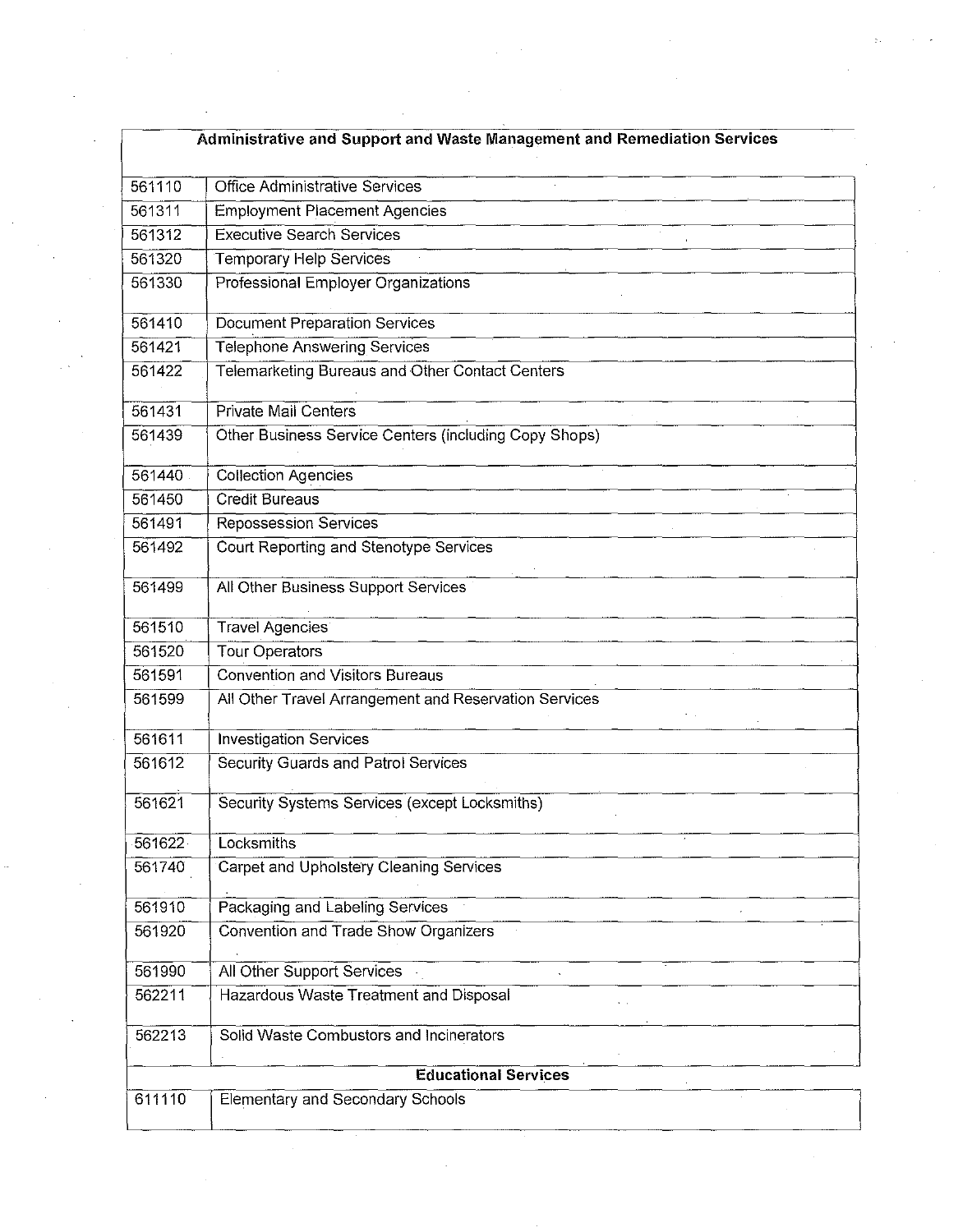| 611310           |                                                                                          |
|------------------|------------------------------------------------------------------------------------------|
|                  | Colleges, Universities, and Professional Schools                                         |
| 611420           | <b>Computer Training</b>                                                                 |
| 611430           | Professional and Management Development Training                                         |
| 611511           | <b>Cosmetology and Barber Schools</b>                                                    |
| 611512           | <b>Flight Training</b>                                                                   |
| 611513           | <b>Apprenticeship Training</b>                                                           |
| 611519           | Other Technical and Trade Schools                                                        |
| 611610           | Fine Arts Schools                                                                        |
| 611691           | Exam Preparation and Tutoring                                                            |
| 611692           | <b>Automobile Driving Schools</b>                                                        |
| 611699           | All Other Miscellaneous Schools and Instruction                                          |
| 611710           | <b>Educational Support Services</b>                                                      |
|                  | <b>Health Care and Social Assistance</b>                                                 |
| 621111           | Offices of Physicians (except Mental Health Specialists)                                 |
| 621112           | Offices of Physicians, Mental Health Specialists                                         |
| 621210           | <b>Offices of Dentists</b>                                                               |
| 621310           | Offices of Chiropractors                                                                 |
| 621320           | <b>Offices of Optometrists</b>                                                           |
| 621330           | Offices of Mental Health Practitioners (except Physicians)                               |
| 621340           | Offices of Physical, Occupational and Speech Therapists, and Audiologists                |
| 621391           | <b>Offices of Podiatrists</b>                                                            |
| 621399           | Offices of All Other Miscellaneous Health Practitioners                                  |
|                  |                                                                                          |
| 621410<br>621420 | <b>Family Planning Centers</b><br>Outpatient Mental Health and Substance Abuse Centers   |
|                  |                                                                                          |
| 621491           | <b>HMO Medical Centers</b>                                                               |
| 621492<br>621493 | <b>Kidney Dialysis Centers</b><br>Freestanding Ambulatory Surgical and Emergency Centers |
|                  |                                                                                          |
| 621498           | All Other Outpatient Care Centers                                                        |
| 621511<br>621512 | <b>Medical Laboratories</b>                                                              |
|                  | Diagnostic Imaging Centers                                                               |
| 624110           | <b>Child and Youth Services</b>                                                          |
| 624221           | <b>Temporary Shelters</b>                                                                |
|                  |                                                                                          |
|                  |                                                                                          |
|                  |                                                                                          |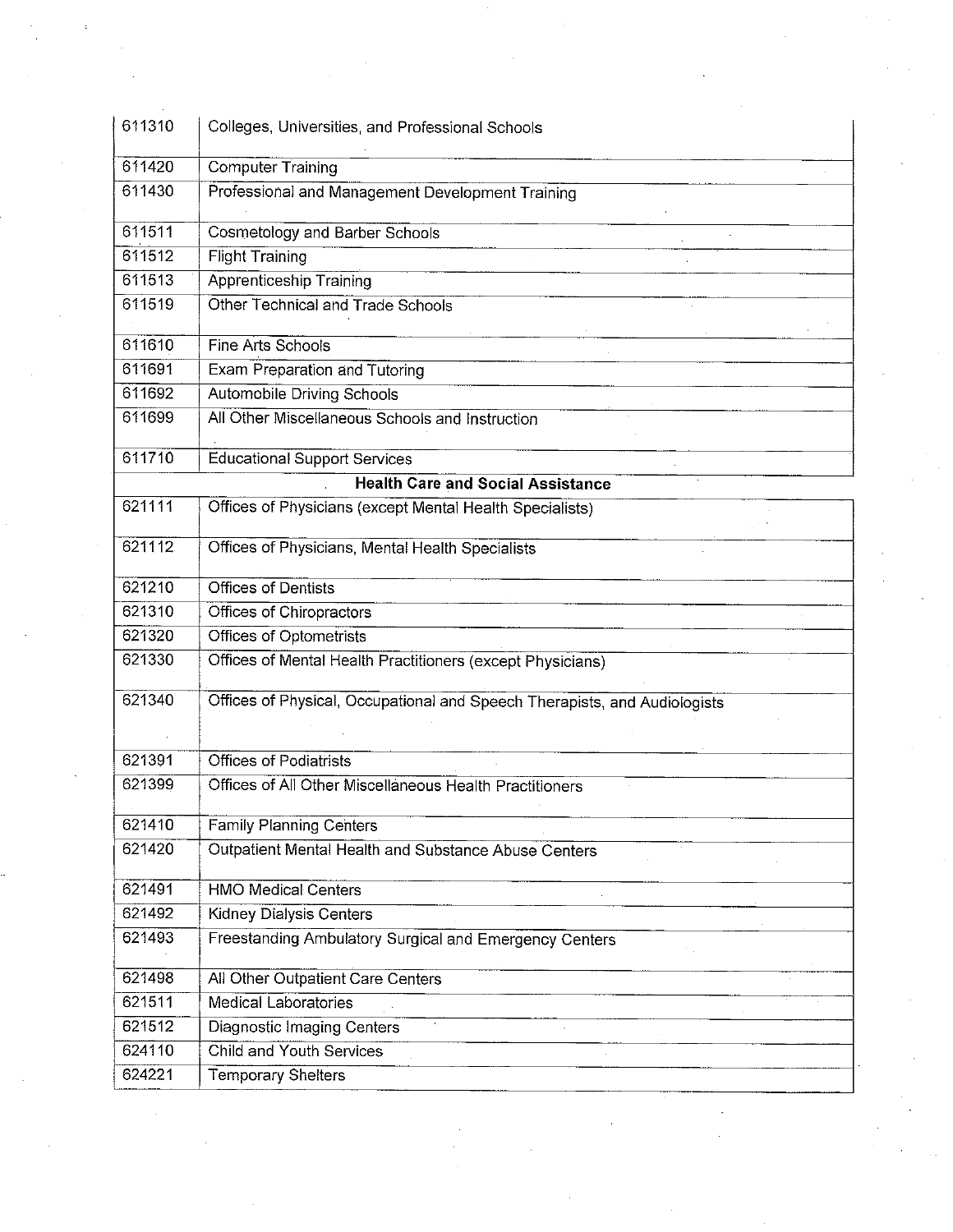| 624229                                 | <b>Other Community Housing Services</b>                                     |  |  |  |
|----------------------------------------|-----------------------------------------------------------------------------|--|--|--|
| 624410                                 | Child Day Care Services                                                     |  |  |  |
|                                        | <b>Arts, Entertainment and Recreation</b>                                   |  |  |  |
| 711219                                 | <b>Other Spectator Sports</b>                                               |  |  |  |
| 711310                                 | Promoters of Performing Arts, Sports, and Similar Events with Facilities    |  |  |  |
| 711320                                 | Promoters of Performing Arts, Sports, and Similar Events without Facilities |  |  |  |
| 711510                                 | Independent Artists, Writers, and Performers                                |  |  |  |
| 713940                                 | <b>Fitness and Recreational Sports Centers</b>                              |  |  |  |
| 713950                                 | <b>Bowling Centers</b>                                                      |  |  |  |
| 713990                                 | All Other Amusement and Recreation Industries                               |  |  |  |
| <b>Accommodation and Food Services</b> |                                                                             |  |  |  |
| 721191                                 | Bed-and-Breakfast Inns                                                      |  |  |  |
| 721199                                 | All Other Traveler Accommodation                                            |  |  |  |
| 722410                                 | Drinking Places (Alcoholic Beverages)                                       |  |  |  |
| 722511                                 | <b>Full-Service Restaurants</b>                                             |  |  |  |
| 722513                                 | <b>Limited-Service Restaurants</b>                                          |  |  |  |
| 722514                                 | Cafeterias, Grill Buffets, and Buffets                                      |  |  |  |
| 722515                                 | Snack and Nonalcoholic Beverage Bars                                        |  |  |  |
| <b>Other Services</b>                  |                                                                             |  |  |  |
| 811111                                 | General Automotive Repair                                                   |  |  |  |
| 811112                                 | Automotive Exhaust System Repair                                            |  |  |  |
| 811113                                 | <b>Automotive Transmission Repair</b>                                       |  |  |  |
| 811118                                 | Other Automotive Mechanical and Electrical Repair and Maintenance           |  |  |  |
| 811121                                 | Automotive Body, Paint, and Interior Repair and Maintenance                 |  |  |  |
| 811122                                 | Automotive Glass Replacement Shops                                          |  |  |  |
| 811191                                 | Automotive Oil Change and Lubrication Shops                                 |  |  |  |
| 811192                                 | Car Washes                                                                  |  |  |  |
| 811198                                 | All Other Automotive Repair and Maintenance                                 |  |  |  |
| 811211                                 | <b>Consumer Electronics Repair and Maintenance</b>                          |  |  |  |

 $\frac{1}{3}$ 

 $\mathcal{A}^{\text{out}}$ 

 $\label{eq:2.1} \frac{1}{\sqrt{2}}\int_{0}^{\infty}\frac{1}{\sqrt{2\pi}}\left(\frac{1}{\sqrt{2}}\right)^{2}d\mu_{\rm{max}}^{2}d\mu_{\rm{max}}^{2}$